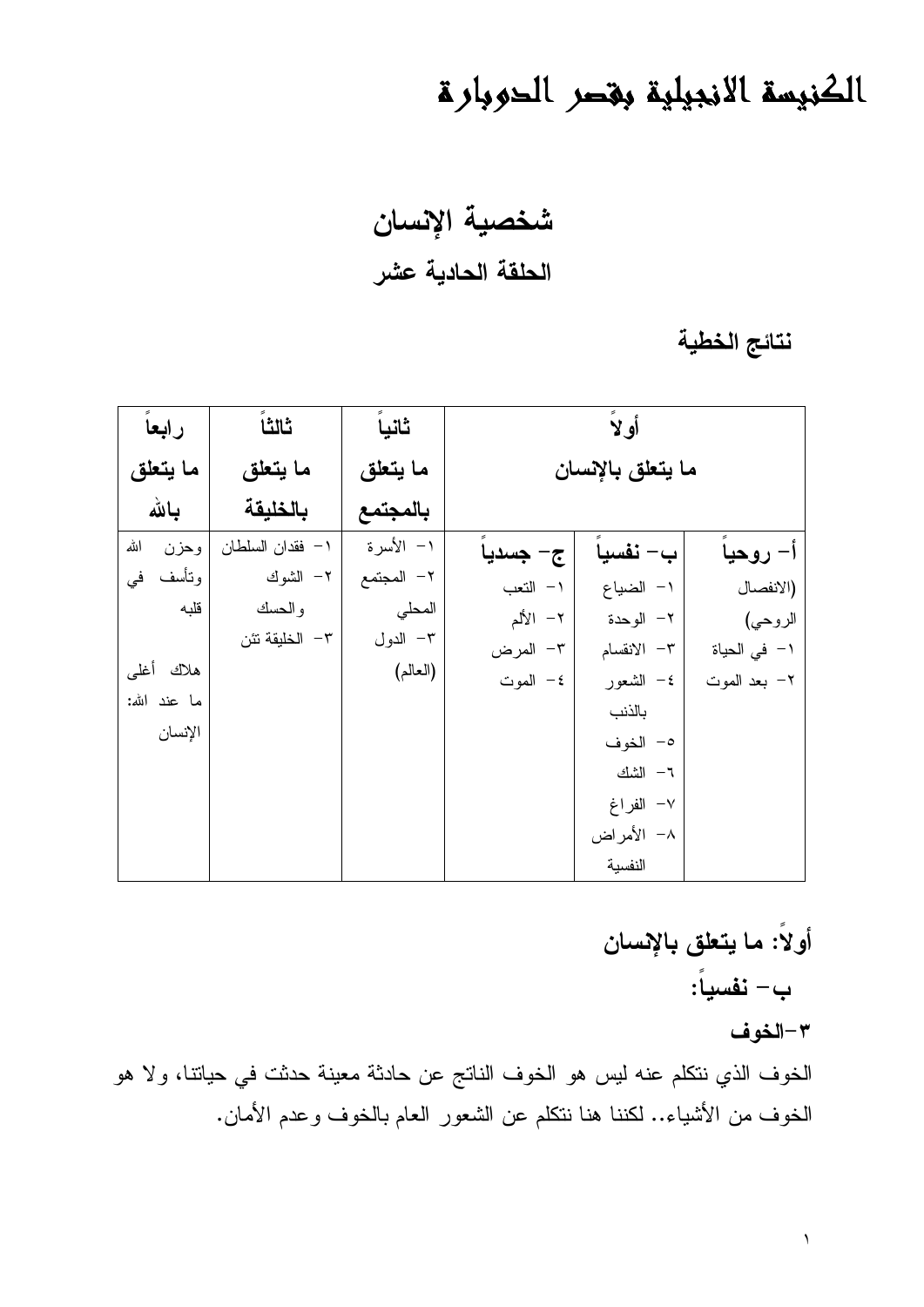هل هذا الشعور بالخوف فقط ً في قلوب الشباب لخوفه من المستقبل؟ أم أنه أيضاً يملأ قلوب وأذهان الأباء لخوفهم على أبنائهم؟ أم أنه يداهم الاغنياء فقط دون الفقراء أو ربما العكس فهو يفتك بالفقراء فقط أما الاغنياء فلا يمسسهم؟ أو نرى هذا الخوف يتملك الذين هم في مناصب عالية أما البسطاء من الناس فلا يشعرون به؟ أم البسطاء فقط هم الذين يعيشون تحت الخوف؟ فمن من الناس مصاب بهذا المرض اللعين ومن هم المعرضون له يا تر ي؟!

الخوف هو الاحساس العام بعدم الأمان والطمأنينة، وهو داء يصيب الجميع؛ الغني والفقير، المنعلم والاقل نعلماً، الشاب والشيخ، فالكل هو نحت وطأة هذا المرض.

عند الرجوع للكتاب المقدس لنرى هل يوجد علاقة بين الخطية وبين الشعور بالخوف، أم أن الظروف الاجتماعية والاقتصادية وانتشار الأمراض هم السبب الرئيسي وراء شعورنا بالخوف؟!

نجد أن أول شعور بالخوف داهم الانسان هو شعور آدم في الجنة عندما أخطأ. والغريب جداً أن آدم قبل سقوطه في الخطية كان مع الله يرافقه ويكلمه ولم يكن يحس ويشعر بالخوف، فماذا حدث؟!

« فَنَادَى الرَّبُّ الإِلَهُ آدَمَ: «أَيْنَ أَنْتَ؟». فَقَالَ: «سَمِعْتُ صوَتْتَكَ فِى الْجَنَّةِ فَخَشَيِتُ لأَنِّى عُرِيَانٌ فَاخْتَبَأَتُ». » (تَك ٣: ٩، ١٠)

هذا هو حال الكثيرين من الناس حولنا في كل العالم وهو الخوف من الله؛ من بطشه وغضبه وإنتقامه من الانسان، وهذه دعوة الكثير من الأديان؛ وهي الخوف من الله ومن عقابه، فشعور الانسان الآن من ناحية الله هو الشعور بالخوف.

هذا هو الخوف الأول الذي يملأ قلوب الناس، وهو الخوف من الله لأننا قررنا نحن البشر أن نستقل عنه ولا يأخذ في حياتنا المحبة الاولى.

أيضـاً نفس هذا الشعور اجتاح قايين بعد أن قتل أخاه، كما ذكر الكتاب المقدس: فَقَالَ قَايِينُ للرَّبِّ: «ذَنْبي أَعْظَمُ مِنْ أَنْ يُحْتَمَلَ. إنَّكَ قَدْ طَرَدْتَنِي الْيَوْمَ عَنْ وَجْهِ الأَرْض وَمِنْ وَجْهِكَ أَخْنَفِي وَأَكُونُ تَائهاً وَهَارِباً فِي الأَرْض فَيَكُونُ كُلٌّ مَنْ وَجَدَنِي يَقْتُلُنِي». (تك ٤: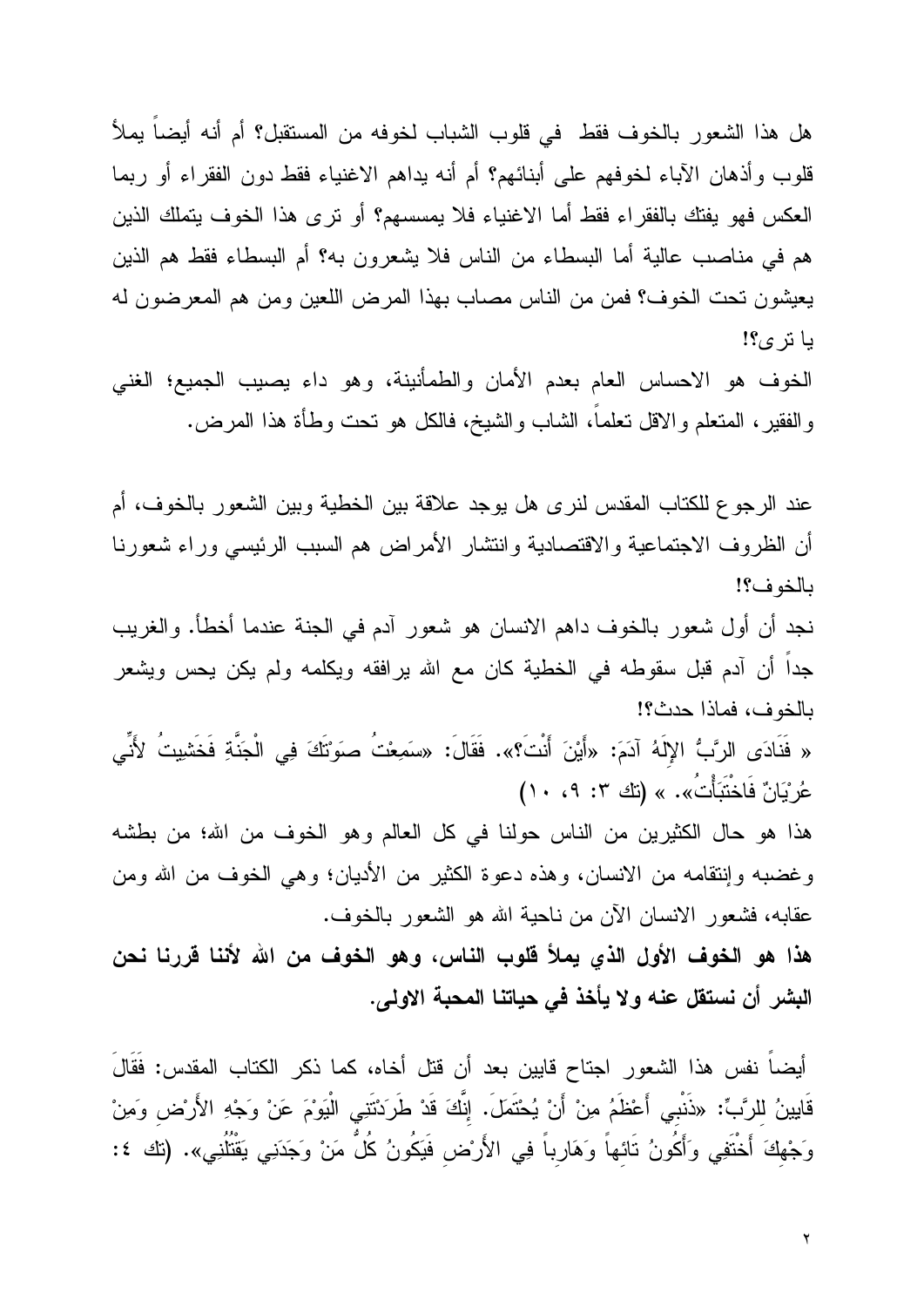١٣، ١٤). لقد نشأ الخوف من بعضنا البعض وكأننا في عراك مستمر مع الآخرين نتيجة انفصالنا عن الله وسقوطنا في الخطية.

– «لاَ خَوْفَ فِي الْمَحَبَّةِ، بَل الْمَحَبَّةُ الْكَامِلَةُ ۖ تَطْرَحُ الْخَوْفَ إِلَى خَارِج، لأَنَّ الْخَوْفَ لَهُ عَ**ذَابٌ**، وَأَمَّا مَنْ خَافَ فَلَمْ يَتَكَمَّلْ فِي الْمَحَبَّةِ» ( (يو ٤: ١٨).

كُتبت رسالة يوحنا الأولى– المأخوذ منها الشاهد السابق– في القرن الأول الميلادي في ظل أحداث وأضطهادات الرومان للكنيسة في وقت كان الخوف هو الشعور الأقرب لكل المؤمنين بالمسيح، فالخوف الذي في داخلنا ليس بسبب الظروف الاقتصادية والاجتماعية والسياسية التي نمر بها، بل السبب الرئيسي هو أننا لم نتكمل في المحبة بعد، فالمحبة الكاملة نظرد الخوف وعدم الأمان إلى الخارج.

الصورة الأصلِلة التي ولدنا فيها هي علاقة الحب مع الله، والأخرين ، والمصالحة مع النفس .

> فعندما نحب الله ونسمح له بأن يرينا محبته، هل نخاف منه؟! و عندما نحب الناس ويحبنا الناس، هل نخاف منهم؟ حتى عندما نحب الناس ولا يبادلوننا المحبة، فلن نخاف منهم.

عندما تحب عدوك بشدة لن تخاف منه، والعكس صحيح عندما تبغض عدوك ستخاف منه.

وهذا ما قاله داود في (مزمور ٢٣ ): "أَيْضاً إِذَا سِرْتُ فِي وَادِي ظَلِّ الْمَوْتِ لاَ أَخَافُ شَرّاً لأَنَّكَ أَنْتَ مَعِي. عَصَاكَ وَعُكَّازُكَ هُمَا يُعَزِّيَانِنِي"(مز ٢٣: ٤)، فهو لم يكن خائفاً حتى وهو في وادي ظل الموت، لأنه في علاقة وارتباط بينه وبين الله، فاستقلالنا عن الله يجعلنا نخاف منه، ونخاف من الناس، ونخاف من أنفسنا، ومن الظروف، ومن المستقبل، ومن المرض، والموت، والاضطهاد، ومن كل شيء.

الخوف هو عرض لمرض أصابنا في حياتنا وهوعجزنا أن نحب، وهذا العجز الذي أصاب قلوبنا هو نتيجة انحصارنا في أنفسنا ورؤيتنا القاصرة عند حد ذوانتا وظروفنا، فلا نستطع أن نحب الله، ولا أن نحب الأخر، ولا حتى أن نحب أنفسنا التي هي أقرب ما بكون لنا.